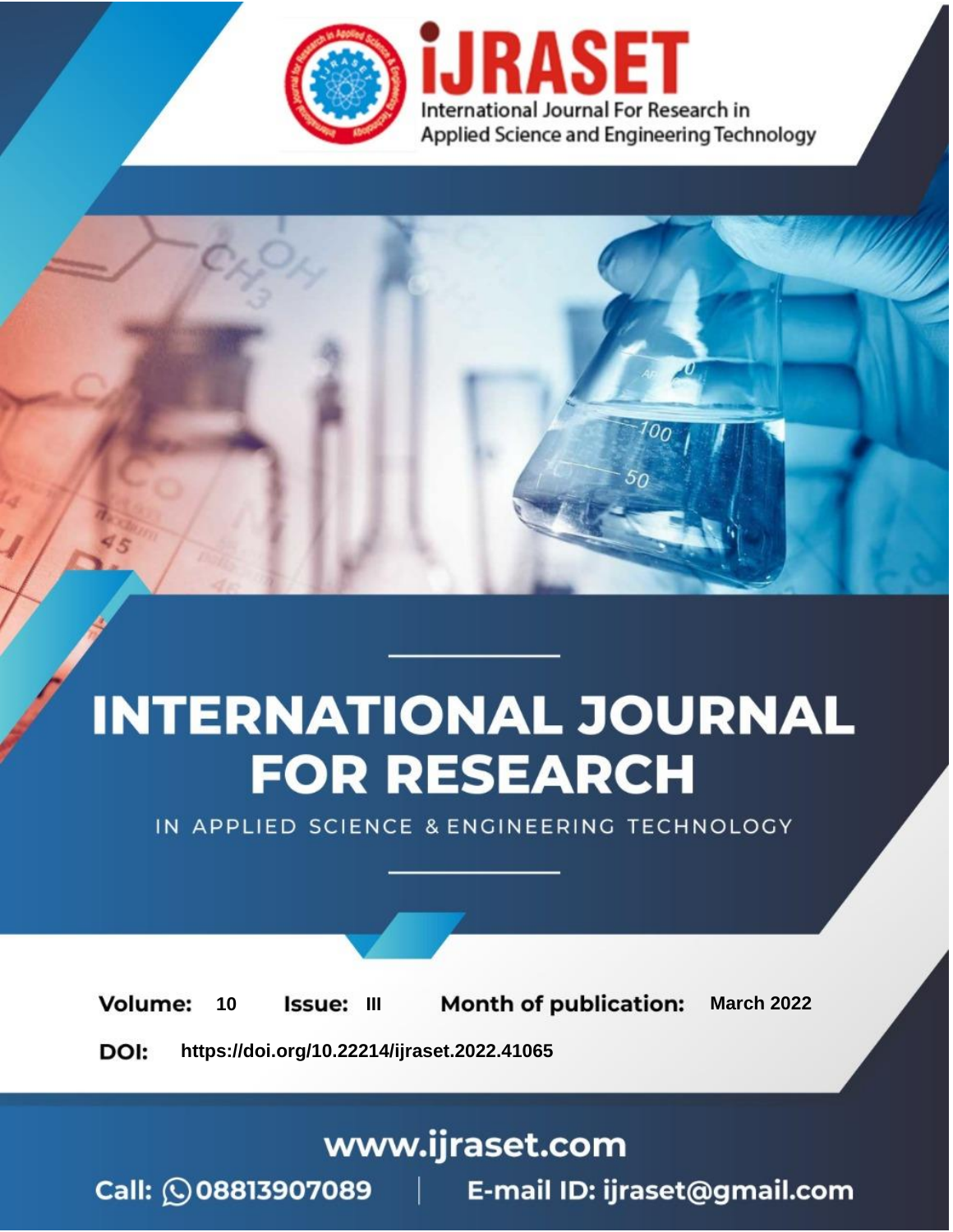

### **Review Paper on Detection of Malicious URLs Using Machine Learning Techniques**

Miss. Mayuri Arvind Pohane<sup>1</sup>, Dr. A. A. Bardekar<sup>2</sup>

*<sup>1</sup>PG Scholar, <sup>2</sup>Professor, Computer Science & Engineering, Sipna College Of Engineering And Technology, Amravati, Maharashtra, India*

*Abstract: Malicious websites are most serious threats over the Web. Ever since the inception of the internet, there has been a rise in malicious content over the web such has terrorism, financial fraud, phishing and hacking that targets user's personal information.* 

*Till today the various systems have been invent for the detection of a malicious website based on keywords and data content of the websites.* 

*This existing method have some drawbacks results into numbers of victims to increase. Hence we developed a system which helps the user to identify whether the website is malicious or not. Our system identifies whether the site is malicious or not through URL.* 

*The proposed system is fast and more accurate compared to current system. The classifier is trained with datasets of 1000 malicious sites and 1000 legitimate site URLs. Trained classifier is used for detection of malicious URLs. Keywords: Malicious URLs, Classifier, Feature Extraction, ID3 Algorithm*

#### **I. INTRODUCTION**

Since there is rapid growth to surf over internet, there has been a rise in malicious content over the web which leak user's confidentiality or circulating unauthorized data. Similarly, the quality and quantity of web attacks have increased. There is no doubt that harmful websites can be extremely damaging all organizations and access user's information in order to gain access to that business network.

The number of attacks has increased three to five-fold in less than 5 years, resulted loss is billions and the number of the malicious websites is raising day by day.

The current system which is used for detection of malicious websites is not effective in detecting the temporary or new malicious websites. In this paper, we propose a system which uses an automated classifier for the detection of malicious websites using URL features

#### **II. LITERATURE SURVEY**

- *1)* They will conduct an experimental user study to evaluate the effectiveness of image comparison and display customization as techniques for users to identify remote servers. We are currently designing a between-subjects study to compare our prototype to other techniques. In the study, participants will be asked to create an account on a remote server and to login. We will periodically send the users email that asks them to login to the website in order manage their funds (which is their payment for participation in the study). Occasionally, users will be sent to a website that spoofs the content of the site as well as the security indicators (such as their trusted window). Participants will be divided into three groups, one using Dynamic Security Skins, one using a shared secret scheme and another using only a standard SSL equipped browser (the control condition). Effectiveness of the prototype will be measured by the performance and error rate in account creation and login tasks, the ability for users to authenticate legitimate servers, the rate of detecting spoof attempts and user satisfaction. Additionally, we plan to release the application to the public for widespread testing
- *2)* This survey provides a system review of extensive research on phishing techniques and countermeasures. Previous surveys and taxonomies either concentrate on one specific aspect of phishing such as anti-phishing tools (Abbasi et al. 2010; Zhang et al. 2011a), or fail to provide an integrated overview of research approaches to various phishing techniques (Huajun et al. 2009; Wetzel 2005; Ollmann 2007a); The taxonomy proposed in this research is multi-dimensional, which distinguishes itself from the previous ones that are focused on a single dimension. In addition, the phishing environment covered in existing taxonomies is limited to traditional channels such as e-mails and spoofed websites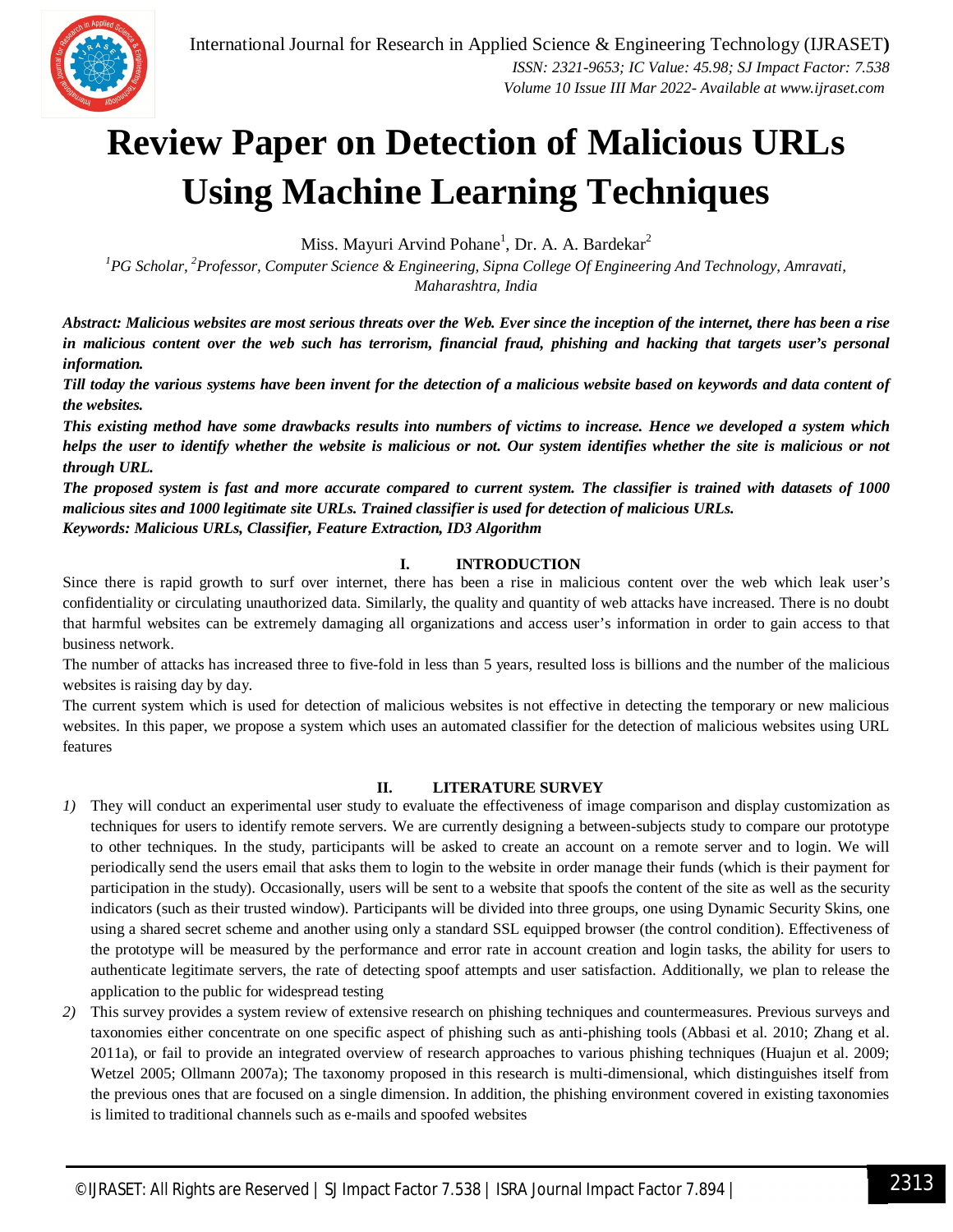

International Journal for Research in Applied Science & Engineering Technology (IJRASET**)**  *ISSN: 2321-9653; IC Value: 45.98; SJ Impact Factor: 7.538 Volume 10 Issue III Mar 2022- Available at www.ijraset.com*

- *3)* They have described an approach for classifying URLs automatically as either malicious or benign based on supervised learning across both lexical and host-based features. We argue that this approach is complementary to both blacklisting which cannot predict the status of previously unseen URLs — and systems based on evaluating site content and behavior which require visiting potentially dangerous sites. Further, we show that with appropriate classifiers it is feasible to automatically sift through comprehensive feature sets (i.e., without requiring domain expertise) and identify the most predictive features for classification. An open issue is how to scale our approach to handle millions of URLs whose features evolve over time. We address the issue in subsequent work by using online learning algorithms.
- *4)* They have developed a system for detection of malicious websites through URL which based on an automated classifier. The classifier is trained with the dataset of legitimate and malicious websites. The trained classifier is for the detection of any URL. Further, the accuracy of thesystem increases as the classifier is trained with more data set.



#### **III. SYSTEM DIAGRAMS**

Fig : Learning to detect malicious web sites from suspicious URLs.

#### **IV. CONCLUSION**

Thus we studied the above literature survey on that conclusion we design a system for detection of malicious websites through URL which based on an automated classifier. The classifier is trained with the dataset of legitimate and malicious websites. The trained classifier is for the detection of any URL. Further, the accuracy of the system increases as the classifier is trained with more data set.

#### **V. ACKNOWLEDGEMENT**

First and foremost, I would like to express my sincere gratitude to my **PROF**. **A.A. Bardekar** who has in the literal sense, guided and supervised me. I am indebted with a deep sense of gratitude for the sconstant inspiration and valuable guidance throughout the work.

#### **REFERENCES**

- [1] S. Dhamija, R., and Tygar, J., "The battle against phishing: Dynamic security skins", In Proc. ACM Symposium on Usable Security and Privacy (SOUPS 2005), pp.77–88,.
- [2] Chandrasekaran, M., Narayanan, K., and Upadhyaya, S., "Phishing email detection based on structural properties", Proceedings of the NYS Cyber Security Conference, 2006.
- [3] J. Ma, L.K. Saul, S. Savage, G.M. Voelker, "Beyond blacklists: Learning to detect malicious web sites from suspicious URLs", In: Proc. 15th ACM SIGKDD Int. Conf. Knowledge Discovery and Data Mining, Paris, France, 2009, pp. 1245-1254.
- [4] Yogesh Dubey , Palghar Pranil Chaudhari Student ,Tina D'abreo Lecturer Efficient Detection of Legitimate and Malicious URLs using ID3 Algorithm
- [5] Ma, Justin, et al. "Beyond Blacklists: learning to detect malicious websites from suspicious URLs." Proceedings of the 15th ACM SIGKDD international conference on Knowledge discovery and data mining. ACM, 2009
- [6] Jin-Lee Lee,Doung-Hyun Kim,Chang-Hoon Lee. "Heuristic-based Approach for Phishing Site Detection Using URL Features" Third Intl. Conf. on Advances in Computing, Electronics and Electrical Technology - CEET 2015.
- [7] Sana Ansari and Jayant Gadge. "Architecture for Checking Trustworthiness of Websites "International journal of computer application, Volume 44, April 2012 [8] Mustafa Aydin and Nazife Baykal "Feature Extraction and Classification Phishing Websites Based on URL" Cyber Defence and Security Laboratory of
- METUCOMODO, IEEE CNS 2015. [9] Nguyen, Luong Anh Tuan, et al. "A novel approach for phishing detection using URL-based heuristic." Computing, Management and Telecommunications (ComManTel), 2014 International Conference on. IEEE, 2014.
- [10] Canali, Davide, et al. "Prophiler: a fast filter for the large-scale detection of malicious web pages." Proceedings of the 20th international conference on World wide web. ACM, 2011.
- [11] Sumalatha Ramachandran, Sujaya Paulraj, Sharon Joseph and Vetriselvi Ramaraj, "Enhanced Trustworthy and High-Quality Information Retrieval System for Web Search Engines", IJCSI International Journal of Computer Science Issues, Vol. 5, October 2009, pp38- 42.